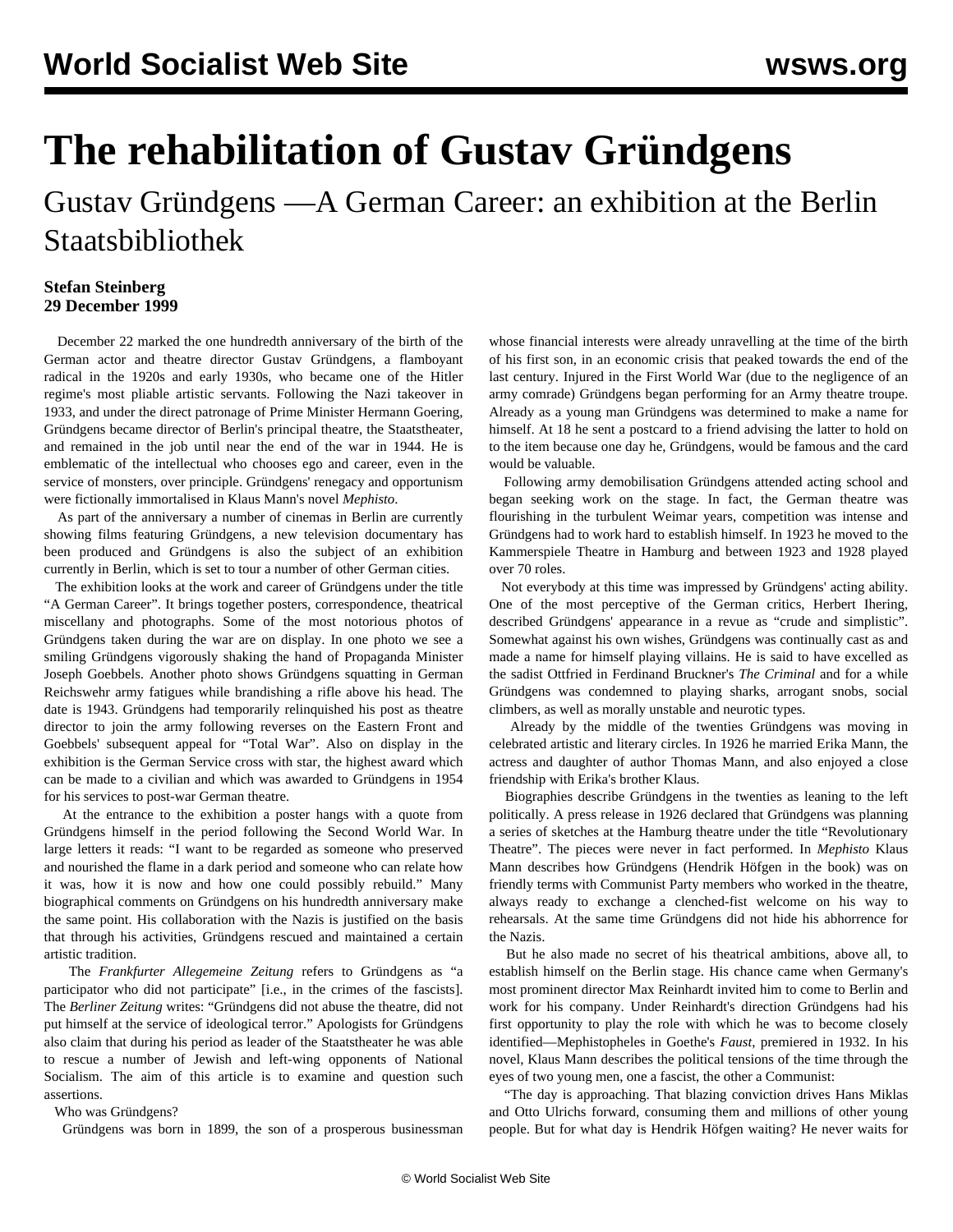anything but a new part. His great role in the 1932-33 season is to be Mephisto."

 Gründgens was out of the country when the Nazis came to power in early 1933. We have no way of knowing what went through his head. We do know that he was apprehensive about returning to Germany. He had not, after all, made his feelings about the Nazis a secret and he was wise enough to know that he could also encounter problems as someone, despite his short-lived marriage, known to be a homosexual. In *Mephisto*, Mann, who knew Gründgens very well (some say to the point of a sexual relationship), speculates on Höfgen's deliberations about returning to Germany:

 "He belonged to no party. And he wasn't a Jew, and so everything could be forgiven him.... He was a blond Rhinelander.

 "'I am a blond Rhinelander'," exulted Hendrik Höfgen, revived by champagne and his optimistic reflections on the political scene. It was in the best of spirits that he went to bed."

 Whether this characterisation is accurate or not, we know that Gründgens returned to Germany under Hitler and flourished. Goebbels was openly hostile to him, as he was to all homosexuals (whom he referred to as 175ers according to the appropriate clause of the Weimar Constitution), but Gründgens found a willing patron in Prime Minister Goering, who had married an actress and had his own artistic pretensions. The exodus by talented artists after 1933 left many plum positions free and Gründgens' rise, with Goering's help, was meteoric.

 In 1934 he was appointed director of Berlin's most prestigious theatre, the Berlin Staatstheater. The National Socialists realised that such a position required an appropriate salary and in 1936 Gründgens sealed a deal securing an annual average income of Reichsmark 200,000. He made a number of films in this period (he turned down the offer of the lead role in Veit Harlan's *Jud Süss*), earning on average RM80,000 per picture. In comparison a state secretary in Nazi Germany earned on average RM20,000. In 1934 Gründgens had moved into the luxurious villa owned by a Jewish banker who had fled the country. The price paid for the place was negotiated by Gründgens' lawyer, a member of the Nazi SA.

 Gründgens was a welcome guest at the parties and festivities of prominent Nazi personalities and, thanks to Goering, he was awarded his one audience with Hitler in 1936. There is evidence to suggest that Gründgens was allowed a certain freedom in terms of his choice of programme, but nevertheless the official line of the party with regard to art and culture was stringent and reactionary, perhaps best summed up by Goebbels: "The German art of the next decade will be heroic, it will be steely-romantic, it will be factual and completely free of sentimentality, it will be national with great Pathos and committed, or it will be nothing."

 Gründgens' efforts to directly support the war effort have been mentioned above. In June 1943 Gründgens underwent army training in Holland and was posted to an air defence station and then an airport near Amsterdam. In April 1944 Goering recalled his cultural figurehead back to Berlin to take over once again the affairs of the ailing Staatstheater. On September 1,1944 Goebbels issued an order closing all German theatres until the end of the war. All available artistic personal were assigned to vital war production, for example, in the armaments factories. Gründgens was allowed to sit out the rest of the war in his Berlin home.

 Upon the fall of Berlin Gründgens was incarcerated in a Russian prison camp. His rapid rehabilitation and re-entry into German cultural life was secured by a commission in Chemnitz in Soviet occupied Germany that restricted its investigation of Gründgens' wartime role to the issue of whether he had fraudulently acquired his villa in 1934. A decisive element in the commission's decision to rehabilitate Gründgens was the intervention of the Soviet Theatre Officer, Arssenyi Gulyga, who argued powerfully in his favour. A condition for Gründgens' liberation was that he use his theatre talents to promote theatre in the eastern Soviet-occupied sector of Berlin.

 In May 1946 Gründgens played his first role since the end of the war as the "Snob" in the play of the same name by playwright Carl Sternheim. In the same year he moved to work in west Berlin and later took up leading roles at theatres in Düsseldorf and Hamburg, establishing himself as the best known actor-director in Germany. In 1960 Gründgens repaid an old debt to Gulyga and Stalinist cultural circles with guest performances in Moscow and Leningrad. Gründgens died in 1963 from an overdose of sleeping tablets while on holiday in Manila.

 It is not an easy task today to assess the artistic talents of Gründgens. He starred in many films in the 1930s (and played a role in Fritz Lang's *M*) and 1940s, but commentators maintain that he was never really able to recreate his stage virtuosity on celluloid. He declared that his own favourite role was the humanist prince, Hamlet, but no film version of his Hamlet exists. In *Mephisto* Mann describes how Gründgens as director of the Staatstheater was required to deform Shakespeare's Hamlet into a digestible Teutonic alternative while Shakespeare himself was transformed into *our* "great Germanic writer". Banned from performance were modern works by playwrights such as Gerhart Hauptmann, Frank Wedekind, August Strindberg, Georg Kaiser and Carl Sternheim.

 There is a certain irony, which is perhaps no irony at all, in the fact that Gründgens will always be remembered for his role as Mephistopheles in *Faust*. Gründgens played the role of the devil who tempts and destroys Faust in countless productions and his performance is preserved on film in the classic Hamburg theatre production of 1960. Anyone seeing the 1960 production must concur that Gründgens excels in the part.

 There is not the slightest evidence to suggest that Gründgens was a committed Nazi. On the contrary any examination of his life indicates that his ideological attachment to National Socialism was just as precarious as his former association with the German Communist Party. And although Gründgens never missed an opportunity to surround himself with all the trappings of luxury, there were a number of occasions in his life when he was required to pursue his career under difficult living conditions. To reduce Gründgens' career merely to pursuit of riches is inadequate. Most of his contemporaries agree that his most outstanding personal characteristic was his drive for recognition, scathingly summed up in *Mephisto*:

 "Hendrik Höfgen—typecast as an elegant blackguard, murderer in evening dress, scheming courtier—see nothing, hear nothing. He has nothing to do with the city of Berlin. Nothing but stages, film studio, dressing rooms, a few night-clubs, a few fashionable drawing rooms are real to him. Does he not feel the change in the seasons? Is he not aware that the years are passing—the last years of that Weimar Republic born amid so much hope and now so piteously expiring—the years 1930,1931, 1932? The actor Höfgen lives from one first night to the next, from one film to another, his calendar composed of performances days and rehearsal days. He scarcely notices that the snow melts, that the trees and bushes are in bud or in full leaf, that there are flowers and earth and streams. Encapsulated by his ambition as in a prison cell, insatiable and tireless, always in a state of extreme hysterical tension, Hendrik embraces a destiny that seems to him exceptional but is in fact nothing but a vulgar arabesque at the edge of an enterprise doomed to collapse."

 It is worth dwelling here on fate of Mann's book, which must constitute one of the most notorious cultural scandals in the history of post-war Germany. *Mephisto* was first published when Mann was in exile in 1936; at this time he had already broken with Gründgens. Mann declared that through his portrayal of Höfgen/Gründgens he was attempting to depict the capitulation of a whole social layer "My aim was not to tell the story of a definite person, my intention was to present a type and with it the various surrounding milieus ... the social and spiritual requisites which makes possible his rise to prominence in the first place."

 The book presented a devastating portrayal of the Nazi elite and its supporters amongst the intelligentsia and was banned in Germany by the